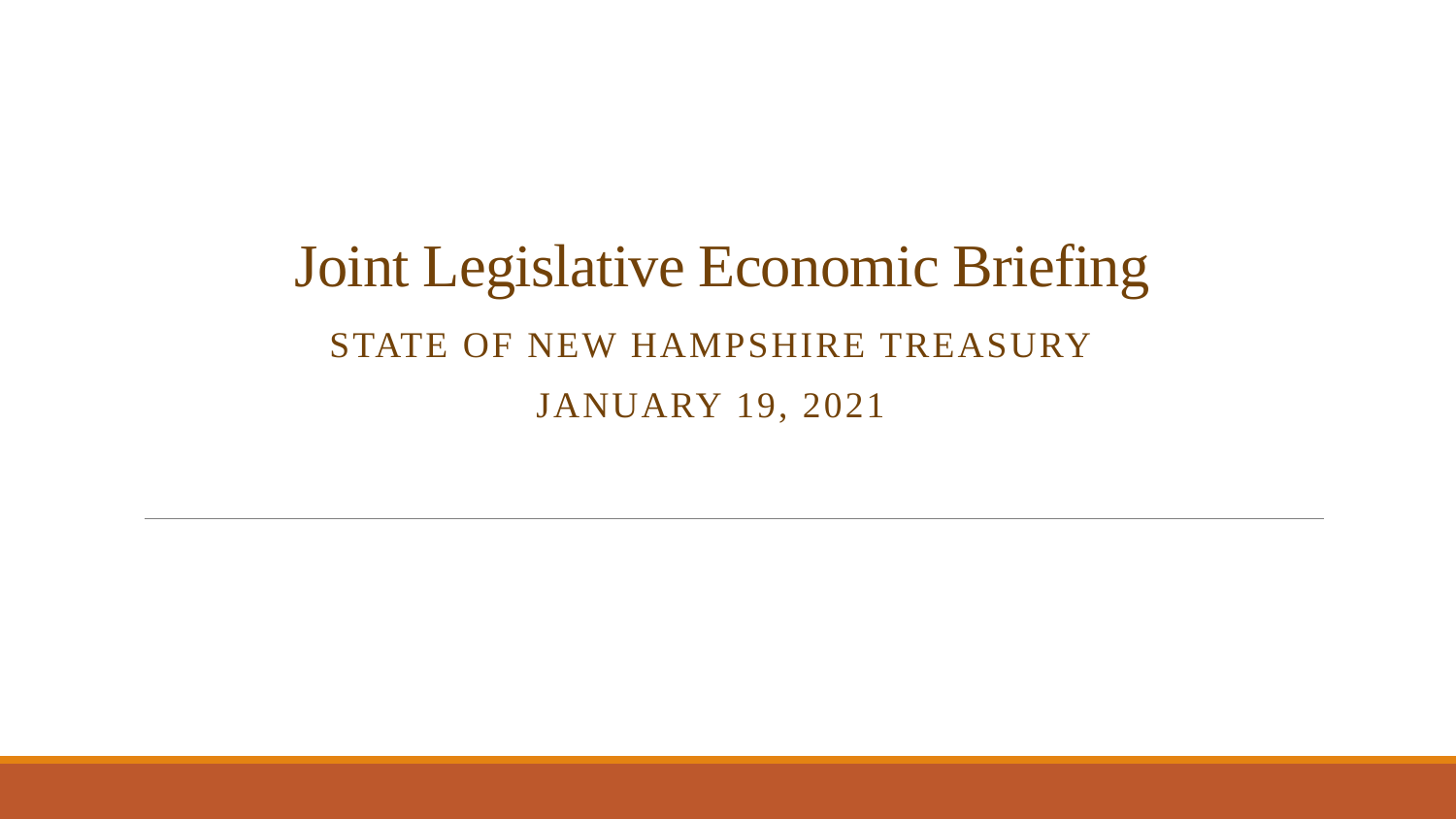## TABLE OF CONTENTS

| $\bf{1}$ | <b>Role of the State Treasurer</b> |  |
|----------|------------------------------------|--|
|          | 2) Cash & Investment Management    |  |
|          | 3) Debt Management                 |  |
|          | <b>Q&amp;A</b>                     |  |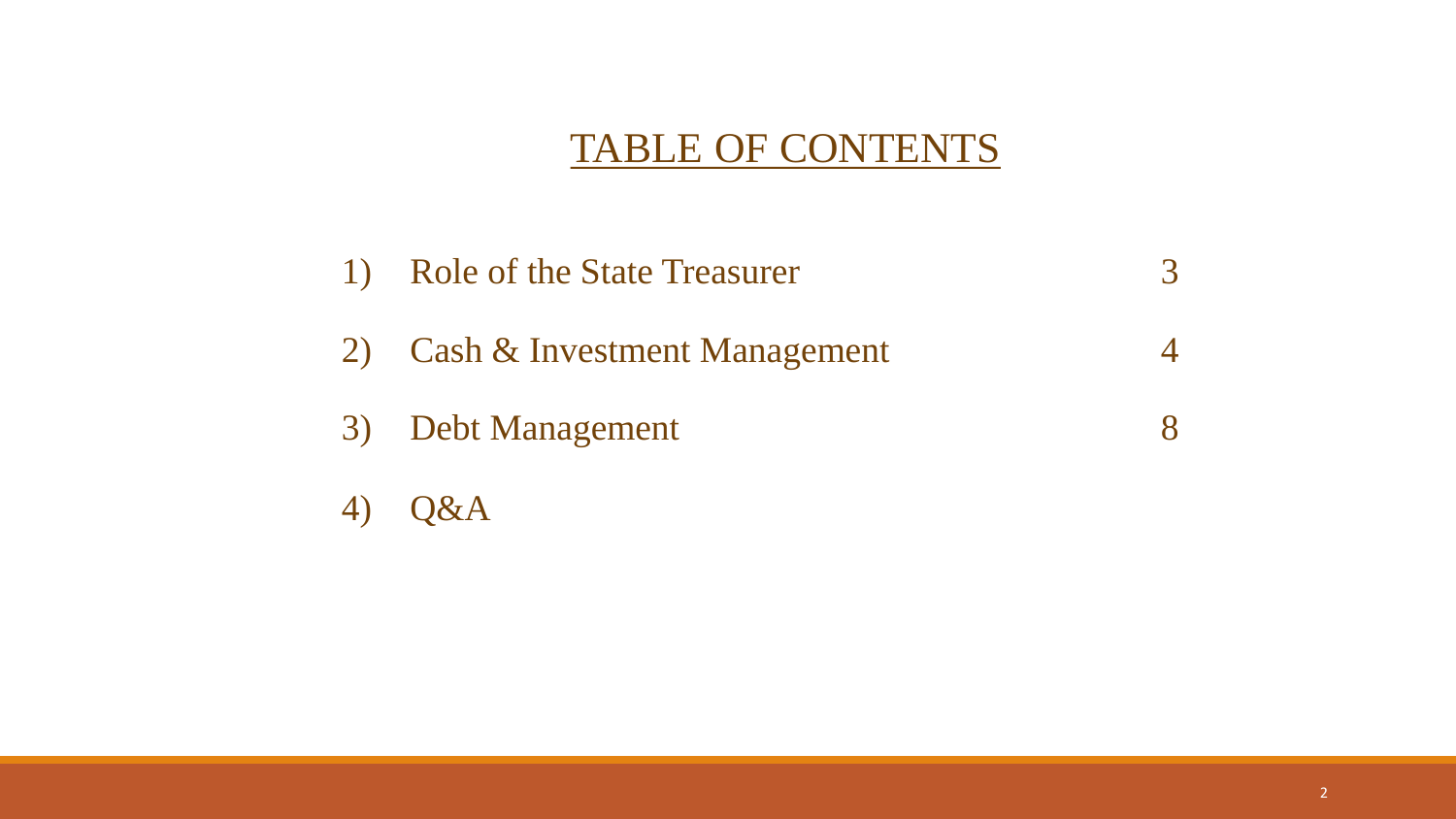### Role of the State Treasurer

- Non-partisan constitutional officer
- Responsible for managing the State's public funds and debt program
- Oversight of the State's unclaimed property program
- ❖ Trustee of the 529 College Savings Plan
- \* Co-Administrator of the STABLE NH Plan (savings program for individuals with disabilities)
- Objectively informs policy-makers regarding the financial impact of various policy considerations (ex. debt affordability study for prudent bonding authorizations) – does not advocate for or against legislation
- Ex-officio member of several statutory boards and commissions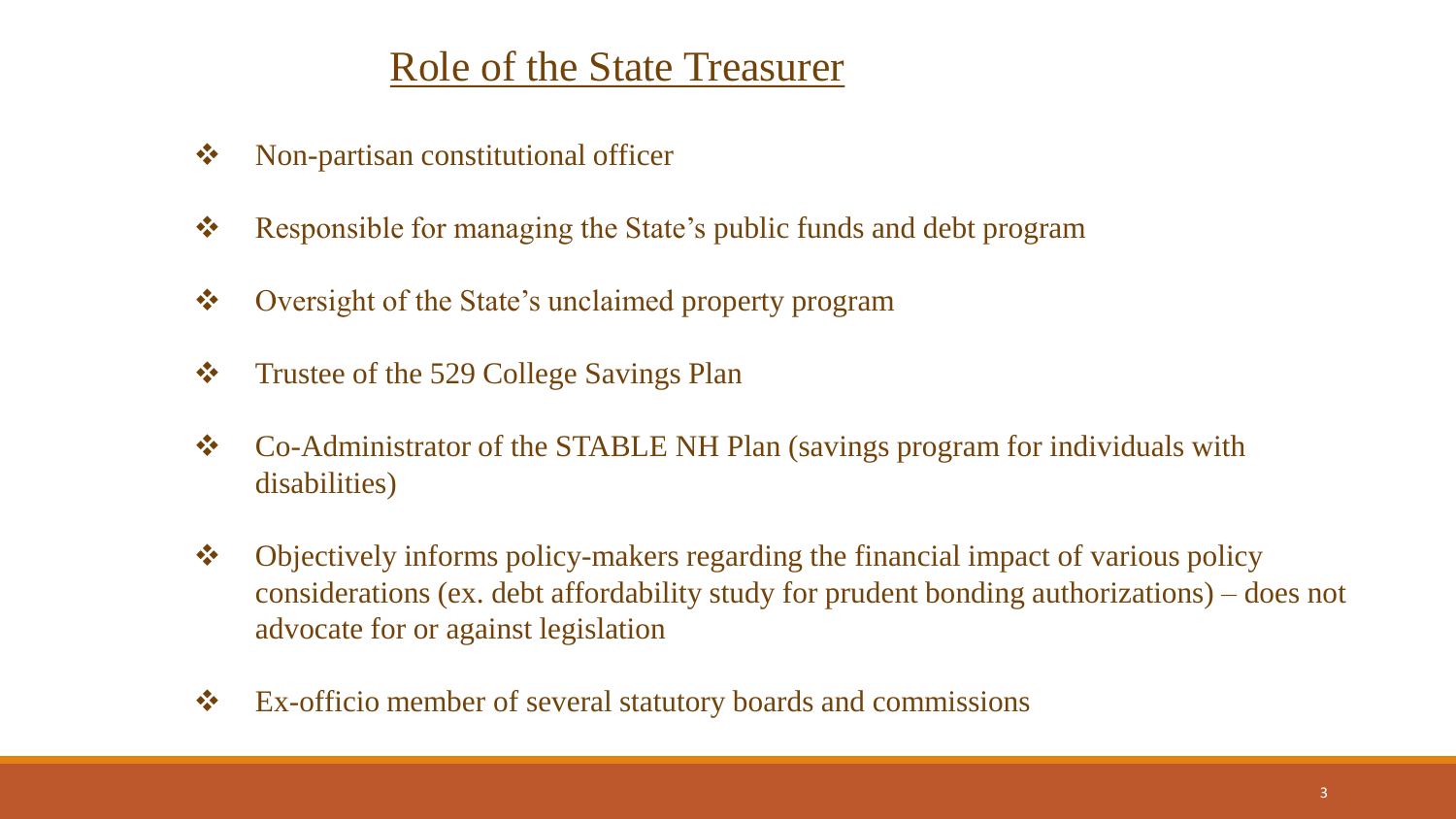### Cash & Investment Management

- Daily administration of \$200-\$700+ million in cash
	- Cash flow forecasting and liquidity reviews
	- Performing a variety of cash management activities
		- $\triangleright$  Collecting and concentrating agency bank deposits (\$8 billion in FY20)
		- $\triangleright$  Monitoring disbursements electronic and paper check (\$7.5 billion in FY20)
		- $\triangleright$  Processing voided and stale-dated checks, numerous agency payment inquiries
		- $\triangleright$  Reconciling approximately 80 bank and investment accounts
	- Liquidity uses
		- Administer payments (vendors, payroll, State programs, aid to cities and towns, etc.)
		- $\triangleright$  Pay for banking services (direct charges or via compensating balances)
		- $\triangleright$  Excess liquidity invested in short-term money market and interest-bearing accts.
	- Treasury Investment Policy priorities for cash balances
		- $\triangleright$  Preserve value and safety of principal
		- $\triangleright$  Provide sufficient liquidity for State financial operations
		- $\triangleright$  Optimize rate of return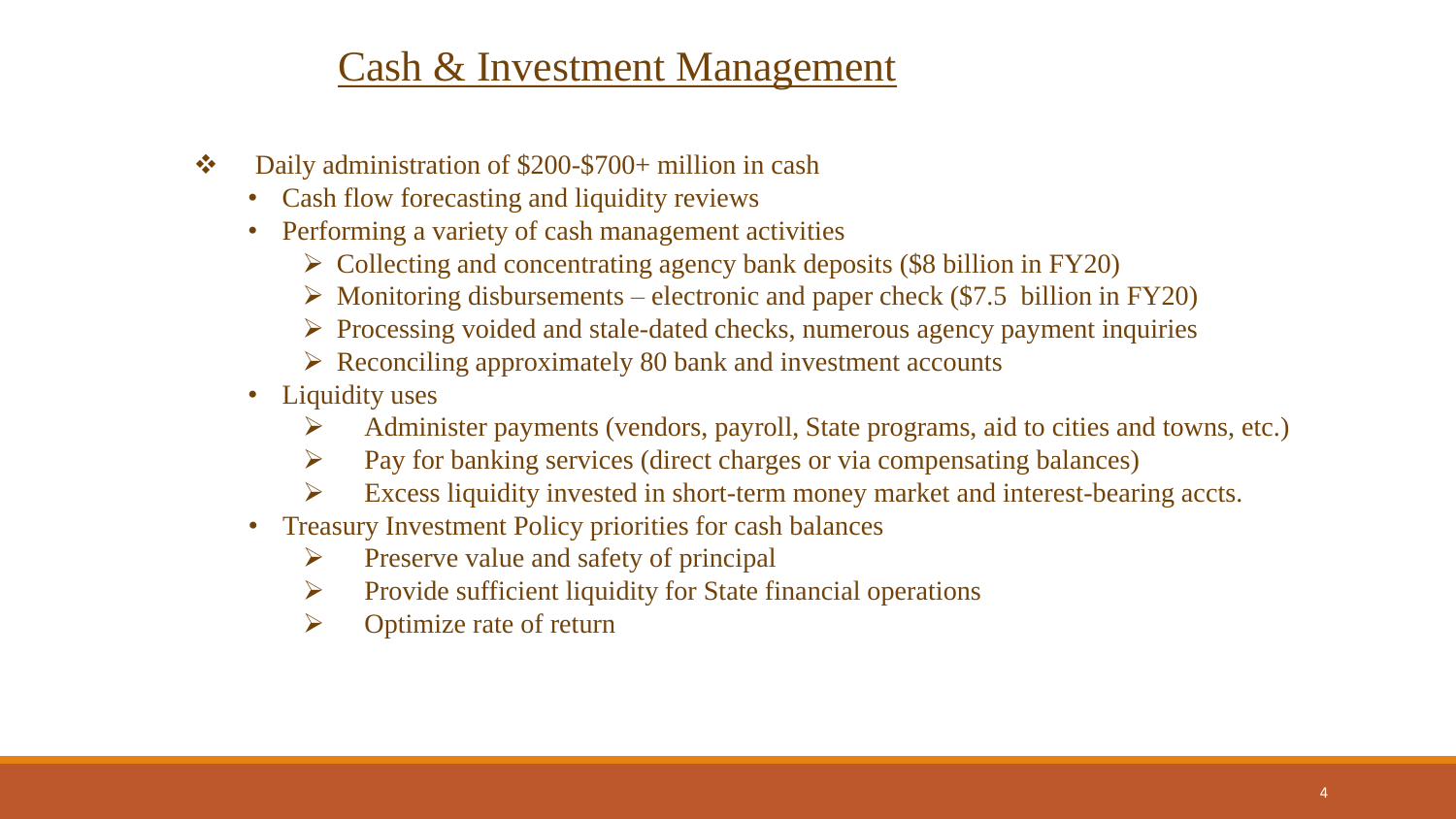### Cash & Investment Management (cont.)

- Commingled cash versus "funds held separately" (RSA 6:12)
	- Nearly all cash received by Treasury is pooled to fund cash operations
		- $\triangleright$  Taxes, fees, and assessments
		- Payments from federal government
		- $\triangleright$  Many dedicated funds
	- Funds are segregated in State's accounting system for proper financial reporting
- Trustee and fiduciary for approximately 50 trusts, custodial, and escrow accounts
- Sufficient liquidity, but cash balances are not as robust they were prior to the COVID-19 pandemic
- Interest earnings are not anticipated over the next few years due to the low interest rate environment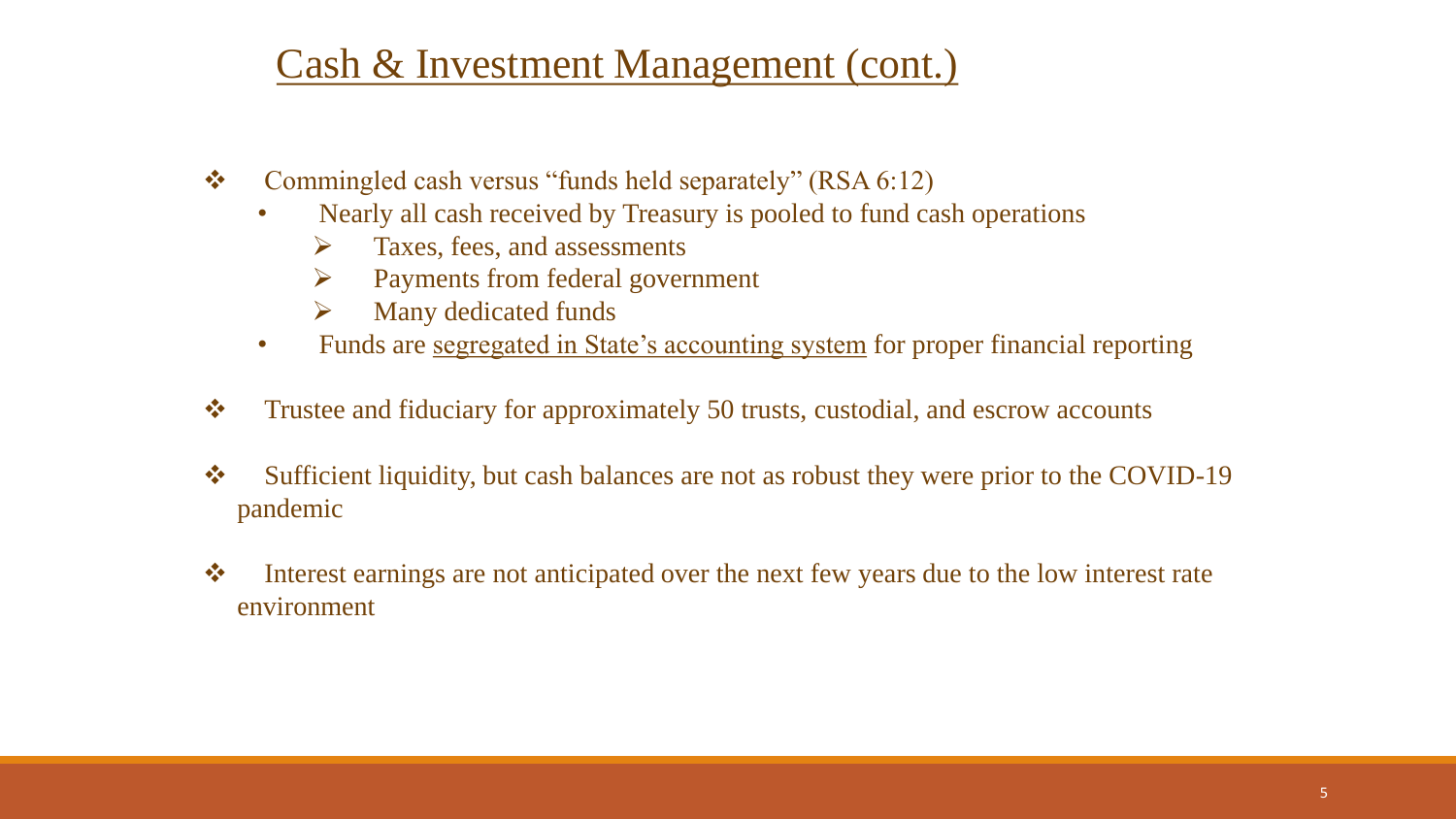### Cash & Investment Management (cont.)

- $\div$  \$115.5M Revenue Stabilization Reserve (Rainy Day Fund) held in separate custody
- RSA 9:13-e provides statutory framework for transfers to/from the reserve account
	- $\triangleright$  Subject to limitations, any surplus at end of fiscal biennium is transferred in
		- o Maximum allowable balance is 10% of unrestricted GF revenues for fiscal year marking end of prior biennium
			- − \$1.622 billion in FY19, therefore \$162.2 million maximum permitted balance
			- − Cap on maximum transfer limit removed by Laws of 2016, Ch. 237:2
			- − FY20 reserve balance is \$115.5 million (7% of FY19 GF revenue)
	- $\triangleright$  Transfer out of fund is permitted if two conditions are met
		- o A budget deficit occurred for most recently-completed biennium
		- o Unrestricted GF operating revenues fell short of budgeted amount
	- $\triangleright$  Amount transferred is lesser of budget deficit or revenue shortfall
	- Comptroller must request approval of Fiscal Committee and Governor
	- $\triangleright$  Accounting transfer is made to GF surplus account
	- $\triangleright$  Transfers from fund for other purposes require approval of Governor & 2/3 of each chamber
- Rating agencies support holding maximum allowable balance in the reserve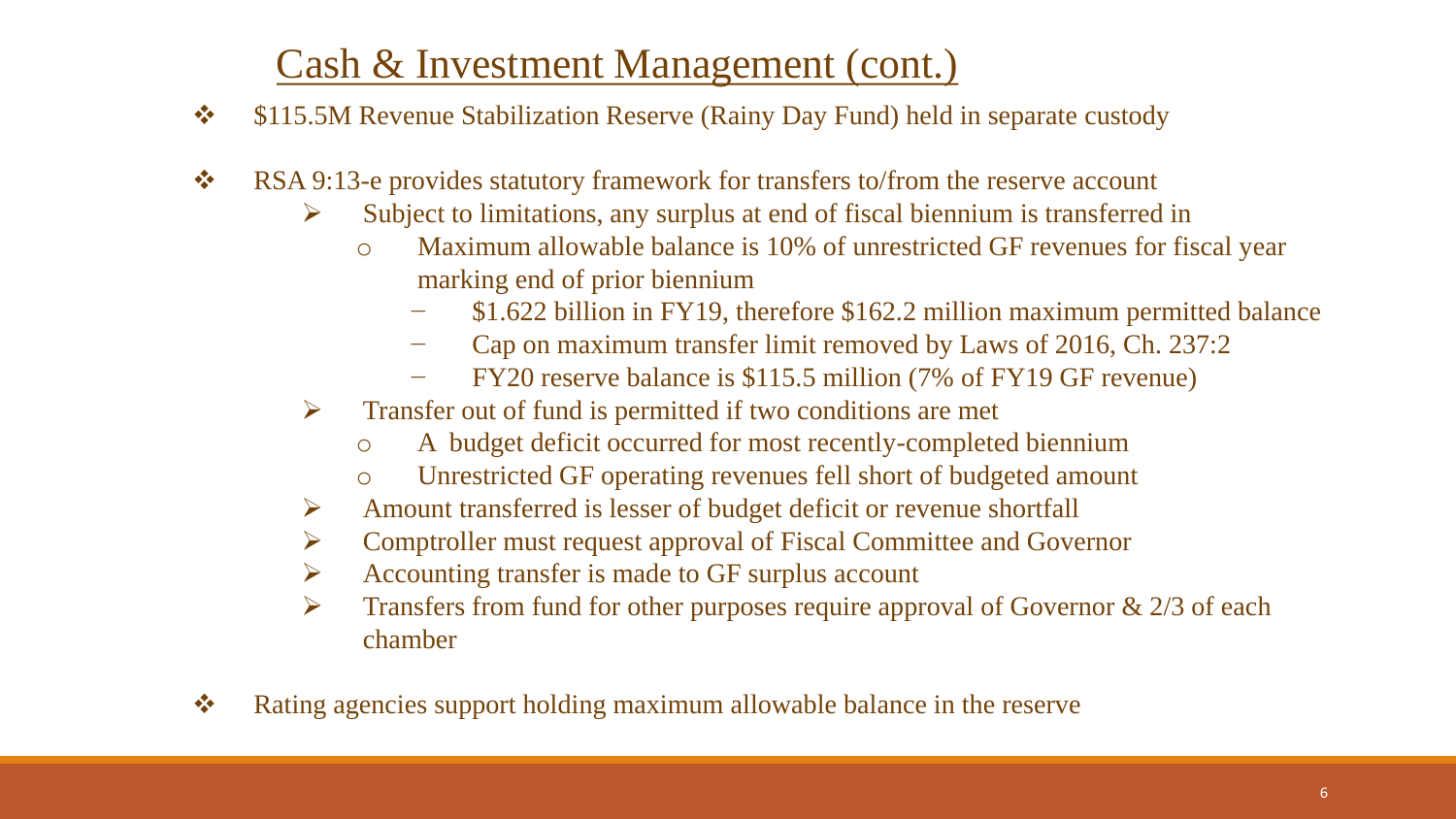#### FY2020 Undesignated Fund Balance

#### **Department of Administrative Services** General Fund & Education Trust Fund FY 2018, 2019 & 2020 on the contractors.

|  |  | (S in millions) |  |
|--|--|-----------------|--|
|--|--|-----------------|--|

|                                                 | <b>FY 2018</b> | <b>FY 2019</b> |                  |                 | <b>FY 2020</b>    |                  |              |  |
|-------------------------------------------------|----------------|----------------|------------------|-----------------|-------------------|------------------|--------------|--|
|                                                 | <b>Total</b>   | <b>General</b> | <b>Education</b> | <b>Total</b>    | <b>General</b>    | <b>Education</b> | <b>Total</b> |  |
| <b>Undesignated Fund Balance, July 1</b>        |                | 74.4<br>Ś      | 21.4<br>S        | 95.8<br>s       | 192.5<br>S        | Ś<br>16.4        | 208.9<br>Ŝ   |  |
| <b>Unrestricted Revenue</b>                     | 2,577.2        | 1,622.0        | 1,022.6          | 2,644.6         | 1,525.4           | 994.8            | 2,520.2      |  |
| <b>Total Additions</b>                          | 2,577.2        | 1,622.0        | 1,022.6          | 2,644.6         | 1,525.4           | 994.8            | 2,520.2      |  |
| <b>Deductions:</b>                              |                |                |                  |                 |                   |                  |              |  |
| <b>Appropriations Net of Estimated Revenues</b> | (2, 494.7)     | (1,573.2)      | (950.4)          | (2,523.6)       | (1,777.0)         | (1,084.7)        | (2,861.7)    |  |
| <b>Additional Appropriations</b>                | (65.9)         | (76.5)         | (14.6)           | (91.1)          | (13.8)            | (0.4)            | (14.2)       |  |
| <b>Less Lapses</b>                              | 94.8           | 144.9          | 2.4              | 147.3           | 102.7             |                  | 102.7        |  |
| <b>Total Net Appropriations</b>                 | (2,465.8)      | (1,504.8)      | (962.6)          | (2,467.4)       | (1,688.1)         | (1,085.1)        | (2,773.2)    |  |
| <b>GAAP and Other Adjustments</b>               | 1.0            | 9.7            | (2.5)            | 7.2             | (8.7)             | 2.6              | (6.1)        |  |
| <b>Current Year Balance</b>                     | 112.4          | 126.9          | 57.5             | 184.4           | (171.4)           | (87.7)           | (259.1)      |  |
| <b>Fund Balance Transfers (To)/From</b>         |                |                |                  |                 |                   |                  |              |  |
| <b>Rainy Day</b>                                | (10.0)         | (5.3)          |                  | (5.3)           | (0.2)             |                  | (0.2)        |  |
| <b>Highway Fund</b>                             |                |                |                  |                 | (4.0)             |                  | (4.0)        |  |
| <b>Fish and Game Fund</b>                       |                |                |                  |                 |                   |                  |              |  |
| <b>Public School Infrastructure Fund</b>        | (6.6)          | (3.5)          |                  | (3.5)           |                   |                  |              |  |
| <b>Education Trust Fund</b>                     |                |                |                  |                 | (68.1)            | 68.1             |              |  |
| <b>Designated for Education Aid, June 30</b>    |                |                | 62.5             |                 |                   | 62.5             | 62.5         |  |
| <b>Undesignated Fund Balance, June 30</b>       | 95.8           | 192.5          | 16.4             | 271.4           | (51.2)            | (3.2)            | (54.4)       |  |
| <b>Reserved for Rainy Day Account</b>           | 110.0          | 115.3          |                  | 115.3           | 115.5             |                  | 115.5        |  |
| <b>Total Fund Balance</b>                       | $205.8$ S<br>S | $307.8$ S      | 78.9             | 1s<br>$386.7$ S | $64.3$ $\sqrt{S}$ | 59.3             | 123.6<br>S   |  |



THelencor Board

Source: FY2020 Comprehensive Annual Financial Report (CAFR)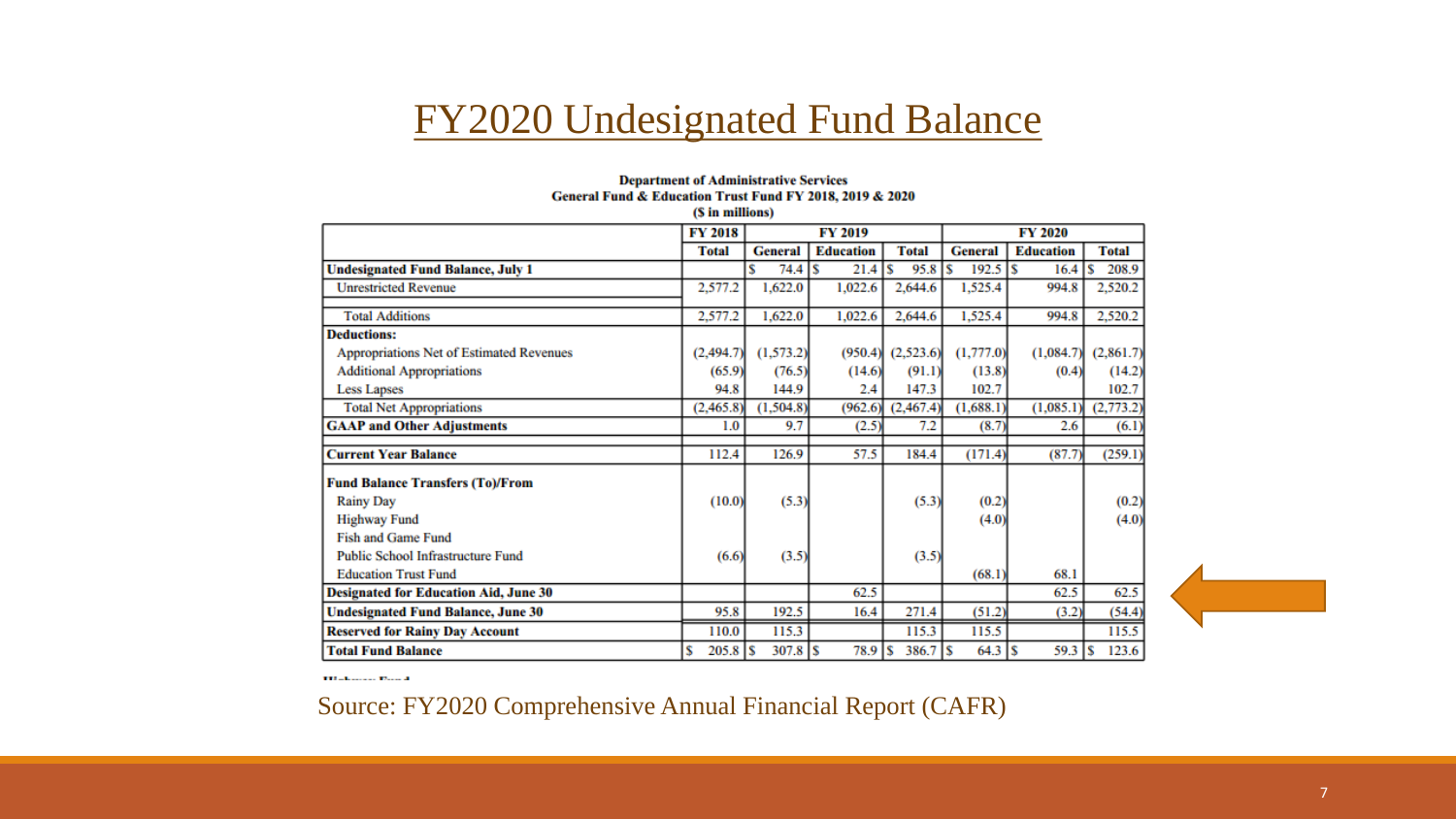### Debt Management

- State Treasury administers \$1.1 billion in bonds outstanding as of June 30, 2020
	- \$741 million in General Obligation ("GO") bonds
		- $\triangleright$  Borrowing backed by the "full faith and credit" of the State
		- $\triangleright$  70% of debt service payments made from unrestricted GF revenues
		- $\triangleright$  Used to fund State's capital improvement/infrastructure projects
		- $\triangleright$  Typically paid off in 20 years 60% in first 10 years, 40% in final 10 years
	- \$296 million of Turnpike revenue bonds
		- $\triangleright$  Debt service payments made from Turnpike toll revenues
	- \$91 million of Grant Anticipation Revenue Vehicle ("GARVEE") bonds
		- $\triangleright$  Supported by revenues received from Federal Highway Administration
	- Bonds authorized/unissued total \$660 million (\$234 million of GO bonds)
- **❖** Debt management activities
	- Monitor compliance with the Internal Revenue Services and Municipal Securities Rulemaking Board Regulations
	- Track capital spending
	- Pay debt service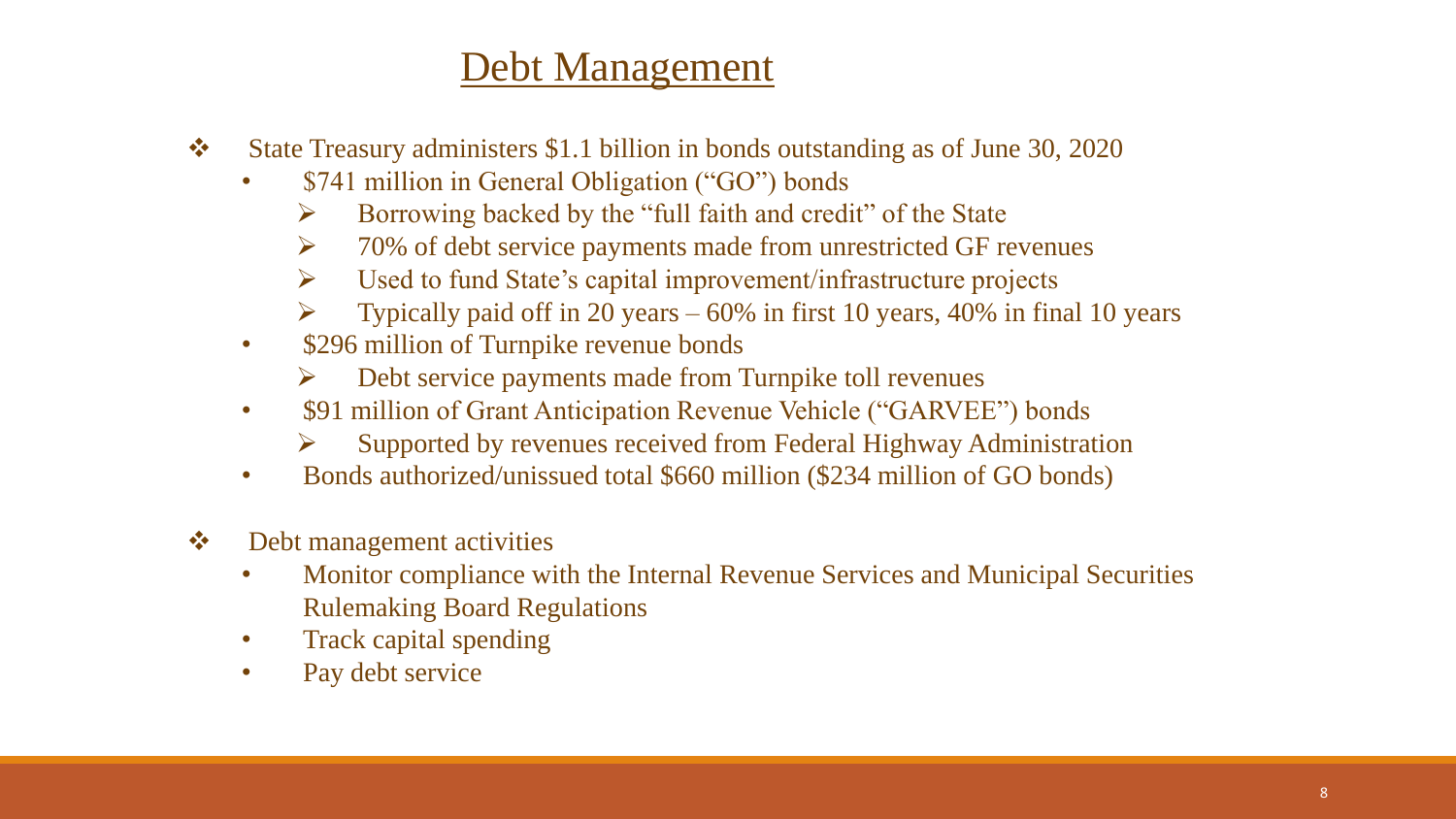### Debt Management (cont.)

- GO borrowing costs largely influenced by State's credit rating
	- Rating agencies evaluate State's financial condition and operating results focusing on
		- $\triangleright$  Rainy Day Fund balance
		- $\triangleright$  Structural budget balance or imbalance
		- $\triangleright$  Medicaid, pension, and post-employment benefit obligations and funding levels
		- $\triangleright$  Stability and diversity of revenue sources
		- $\triangleright$  Legislative flexibility to manage revenues, expenditures, and reserves
		- $\triangleright$  Aa1, stable outlook from Moody's
			- o "sound economy, strong governance, and low debt and pension burden"
			- o "before the coronavirus-induced recession rapid economic growth yielded strong revenue performance which in turn bolstered the state's available reserves and rainy day fund following years of narrow balances"
			- o "relatively high wealth levels and a broad and stable tax base which has helped maintain low debt burden"
			- o "population dynamics…could yield economic pressure over the medium-term"
			- o "high post-employment benefits and rising Medicaid costs may yield budgetary pressure"
			- o "the state's robust governance and fiscal management are likely to provide sufficient responses to these challenges"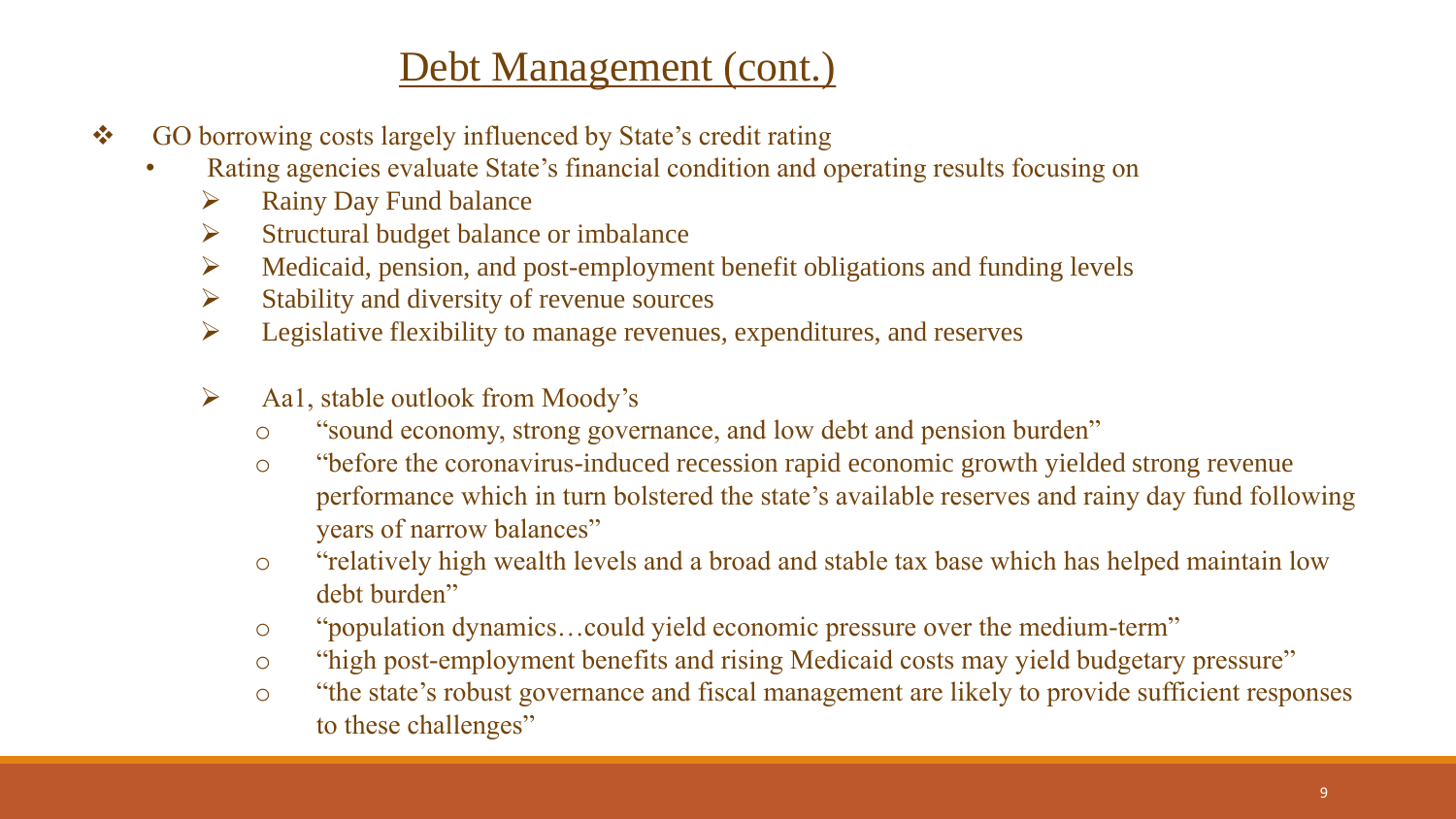## Debt Management (cont.)

- $\triangleright$  AA+, stable outlook from Fitch
	- o "low liabilities & strong ability to control its budget both in terms of revenues & expenditures"
	- o "relatively slow growing revenue system that does not fully capture economic growth"
	- o "recent rebuilding of Rainy Day Fund provides additional financial flexibility to address any revenue weakness related to the coronavirus-related downturn and future downturn"
	- o "a prosperous state that has shifted rapidly from manufacturing to services"
	- o "high wealth levels, low poverty rate, high educational attainment"
	- o "small government and low spending are characteristic of the state"
- $\triangleright$  AA, stable outlook from S&P
	- o "established record of proactive financial and budget management, including … timely budget adjustments"
	- o "low and manageable overall debt burden relative to peer states, coupled with rapid amortization"
	- o Rainy day fund reserve levels… while improved over the past two biennia, but remain well below the state's 10% maximum funding policy"
	- o "we believe the state's funding discipline … could improve its pension-funding trajectory over time"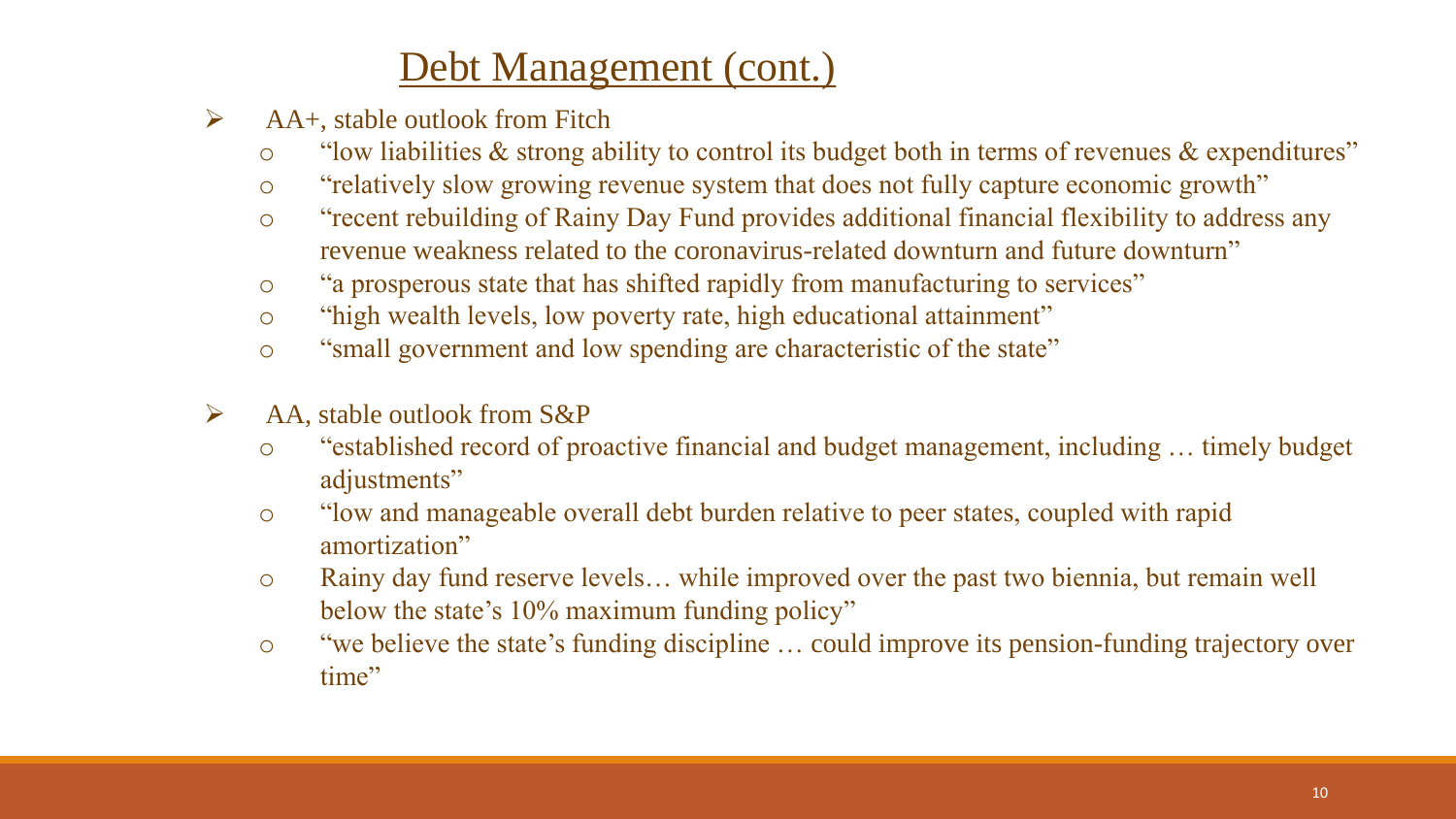

#### **State Treasury Dashboard**

December 31, 2020

|                                   | <b>Liquidity Update</b> |         |
|-----------------------------------|-------------------------|---------|
| <b>Operating cash balances</b>    | \$243                   | million |
| <b>Coronavirus Relief Account</b> | \$165                   | million |
|                                   |                         |         |

**Abandoned Property Claims Update** Oldest claims being processed were received 11/10/20





Debt Per

Capita

\$578

\$520

\$424

\$460

\$430

\$1,071

#### **Changes to Tables Below Presented in Bold Italics**

| <b>State GO Credit Rating</b> |                      |               |                 |        |        |                               |  |                | <b>Key Debt Metrics</b> |   |
|-------------------------------|----------------------|---------------|-----------------|--------|--------|-------------------------------|--|----------------|-------------------------|---|
|                               |                      |               |                 | Number | Number | Number                        |  | Fiscal         | <b>Debt Service</b>     | D |
|                               |                      |               | <b>Number</b>   |        |        | of States of States of States |  | Year           | to Revenue              |   |
|                               |                      |               | of States       | with   | with   | with                          |  | 2015           | 8.2%                    |   |
|                               | NH GO Bond           |               | <b>Rated by</b> | Higher | Same   | Lower                         |  | 2016           | 7.3%                    |   |
| <b>Rating Agency</b>          | <b>Credit Rating</b> | Outlook       | Agency          | Rating | Rating | Rating                        |  | 2017           | $6.8\%$                 |   |
| Fitch                         | $AA+$                | <b>Stable</b> | 37              | 12     | 12     | 13                            |  | 2018           | 6.4%                    |   |
| Moody's                       | Aal                  | <b>Stable</b> | 39              | 12     | 12     | 15                            |  | 2019           | 6.4%                    |   |
| <b>Standard &amp; Poor's</b>  | AA                   | <b>Stable</b> | 39              | 19     | 12     | 8                             |  | Moody's median | 3.8%                    |   |

#### **New Money GO Bond Issue Results (fixed rate only)**



#### https://www.nh.gov/treasury/forms-publications/index.htm